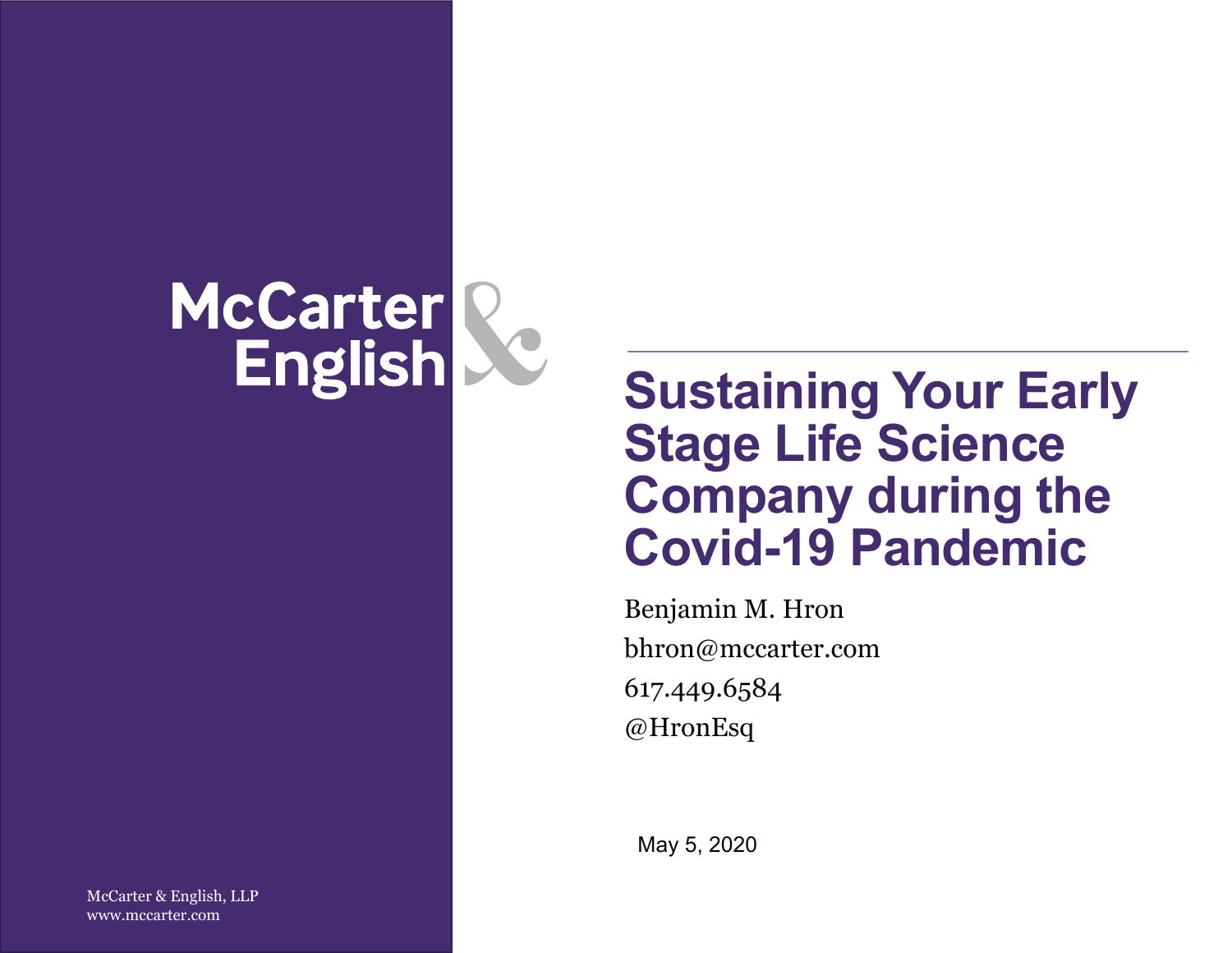## **Topics**

- 1. Workers and the Workplace
- 2. Customer, Suppliers and Partners
- 3. Funding
- 4. Other Topics

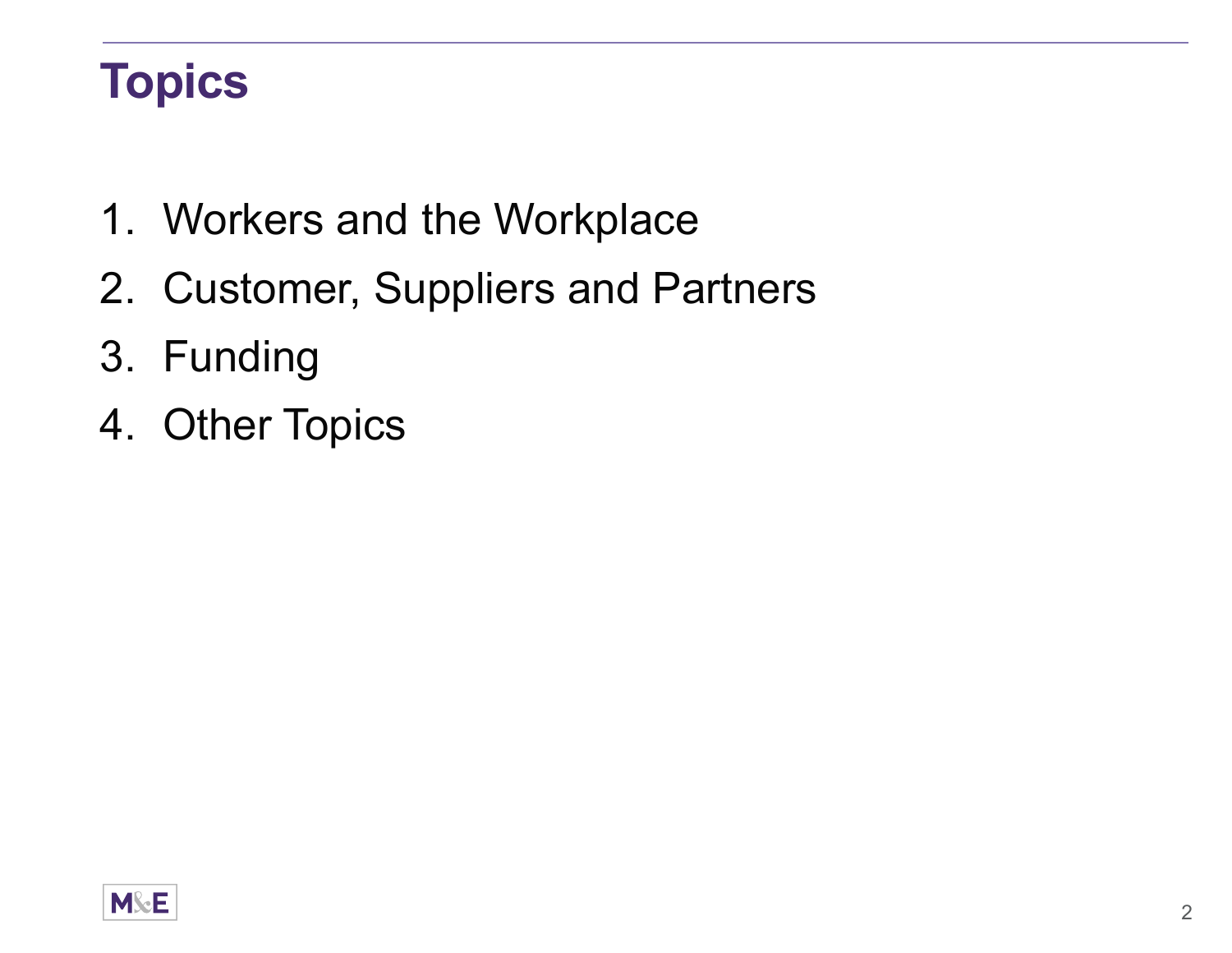## **Disclaimer**

The information contained in this presentation is general in nature and based on authorities that are subject to change. It is not intended (and should not be construed) as legal, tax or other professional advice provided to the reader. Readers should consult qualified professional advisors of their own choosing before taking any action based on the information contained in this document.

McCarter & English, LLP does not make any representation or warranty, express or implied, as to the completeness or accuracy of this document and does not assume any responsibility to update this document based upon events subsequent to the date of its publication, such as new legislation, regulations or judicial decisions.

The content in this document is current as of May 5, 2020.

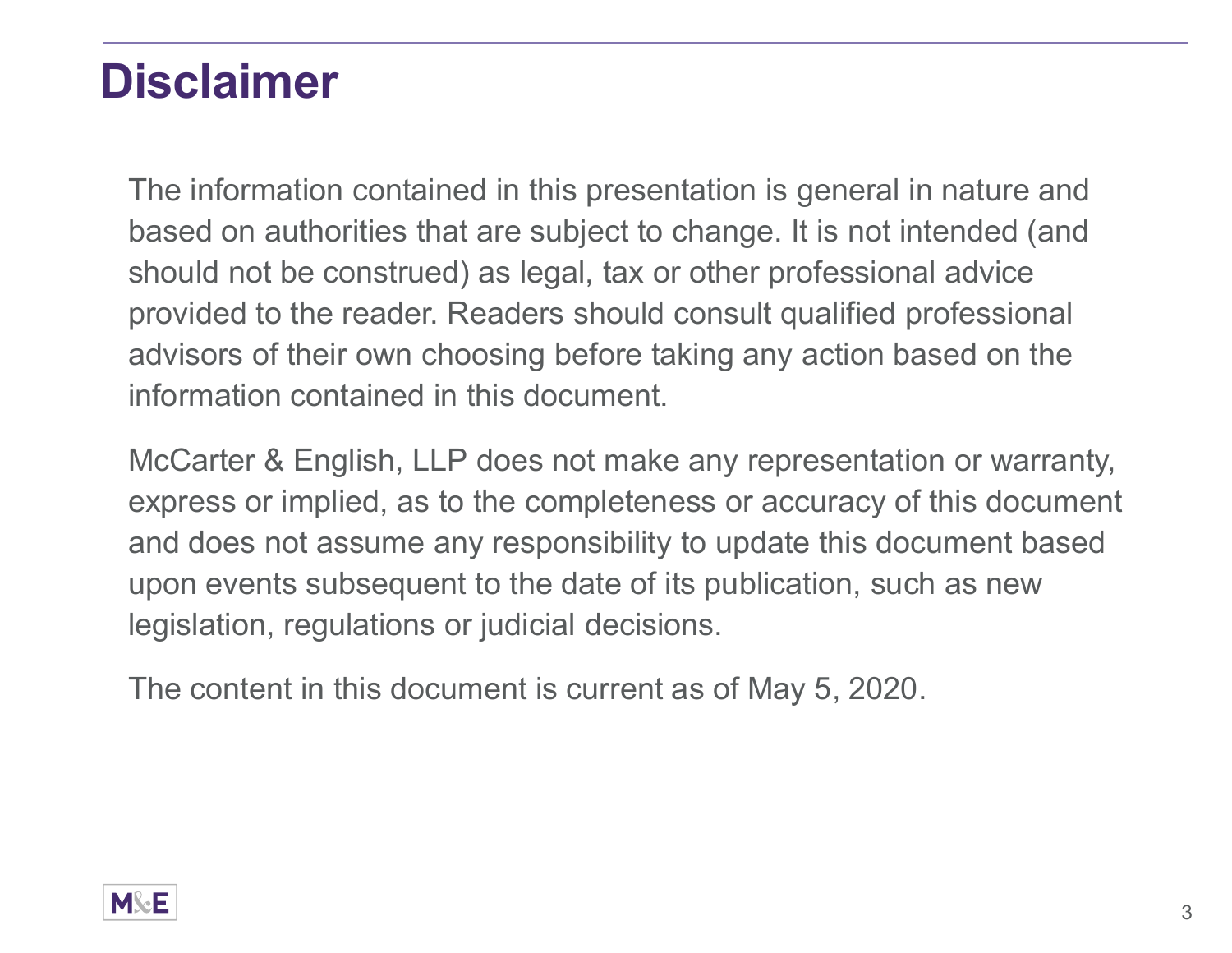## **About Me**

- ♦**Harvard Law School, 2003**
- ♦ **Focus**
	- ♦ Helping entrepreneurs launch and grow businesses
	- $\blacklozenge\;$  Helping investors raise and deploy capital

#### ♦**Areas of Expertise**

- ♦Corporate organization
- ♦Angel, VC and institutional financing
- ♦Counsel to Board of Directors
- ♦Commercial Contracts
- ♦Collaborations and Joint Ventures
- ♦Mergers & Acquisitions



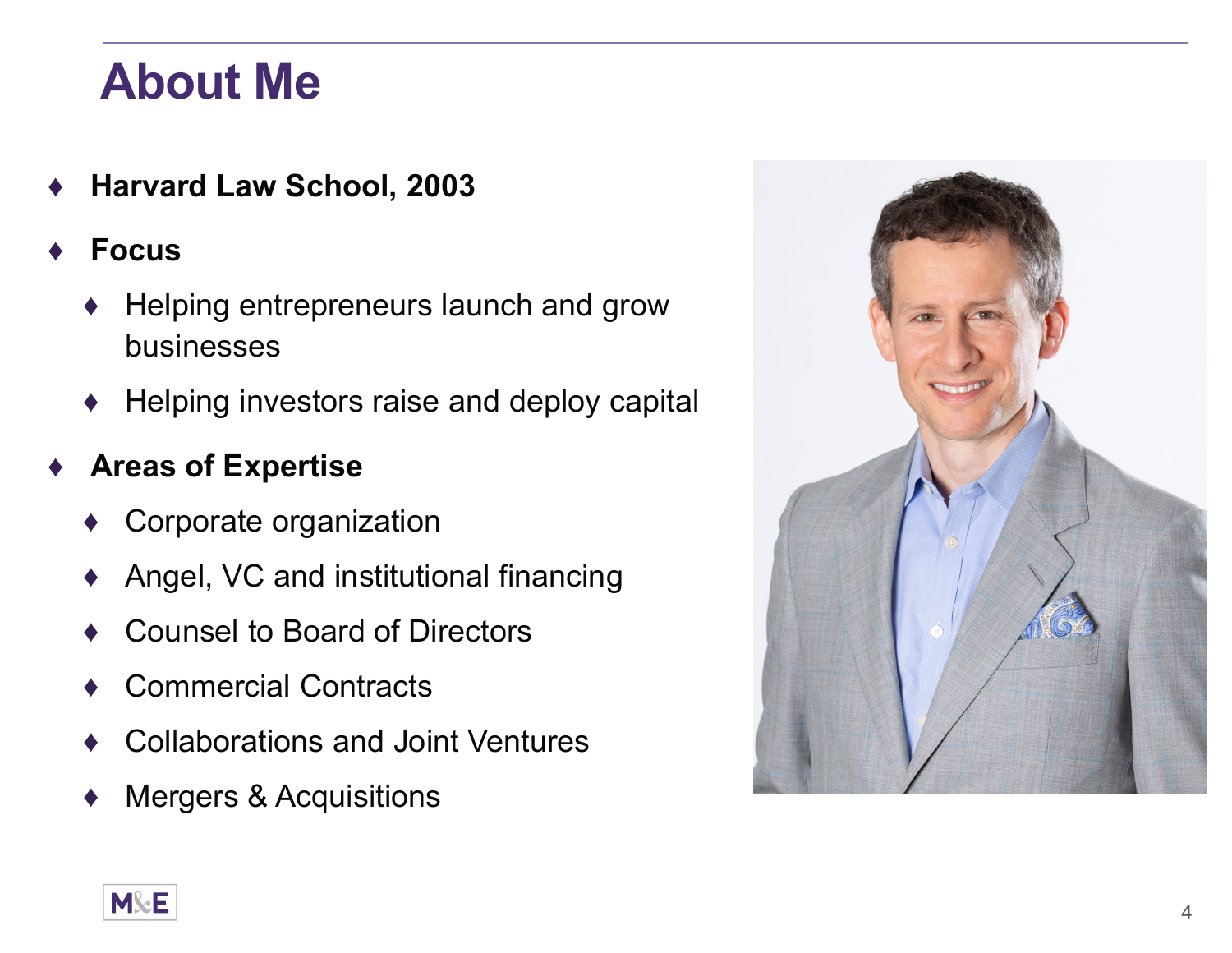## **About McCarter & English, LLP**

## **We are trusted business advisors to Fortune 100, mid-market and emerging growth companies.**

### ♦**Areas of expertise include:**

- ♦ Commercial Transactions
- $\blacklozenge$  Intellectual Property
- $\blacklozenge$  Employment and Immigration
- $\blacklozenge$  Tax
- $\blacklozenge$  Cybersecurity and Data Privacy
- ◆ Real Estate
- $\blacklozenge$  Financings and Exits

♦In 2019, we helped our clients complete 242 PE/VC and M&A transactions with gross proceeds of ~\$6 billion

♦McCarter & English COVID-19 Task Force is dedicated to providing information and guidance on how COVID-19 may impact your business

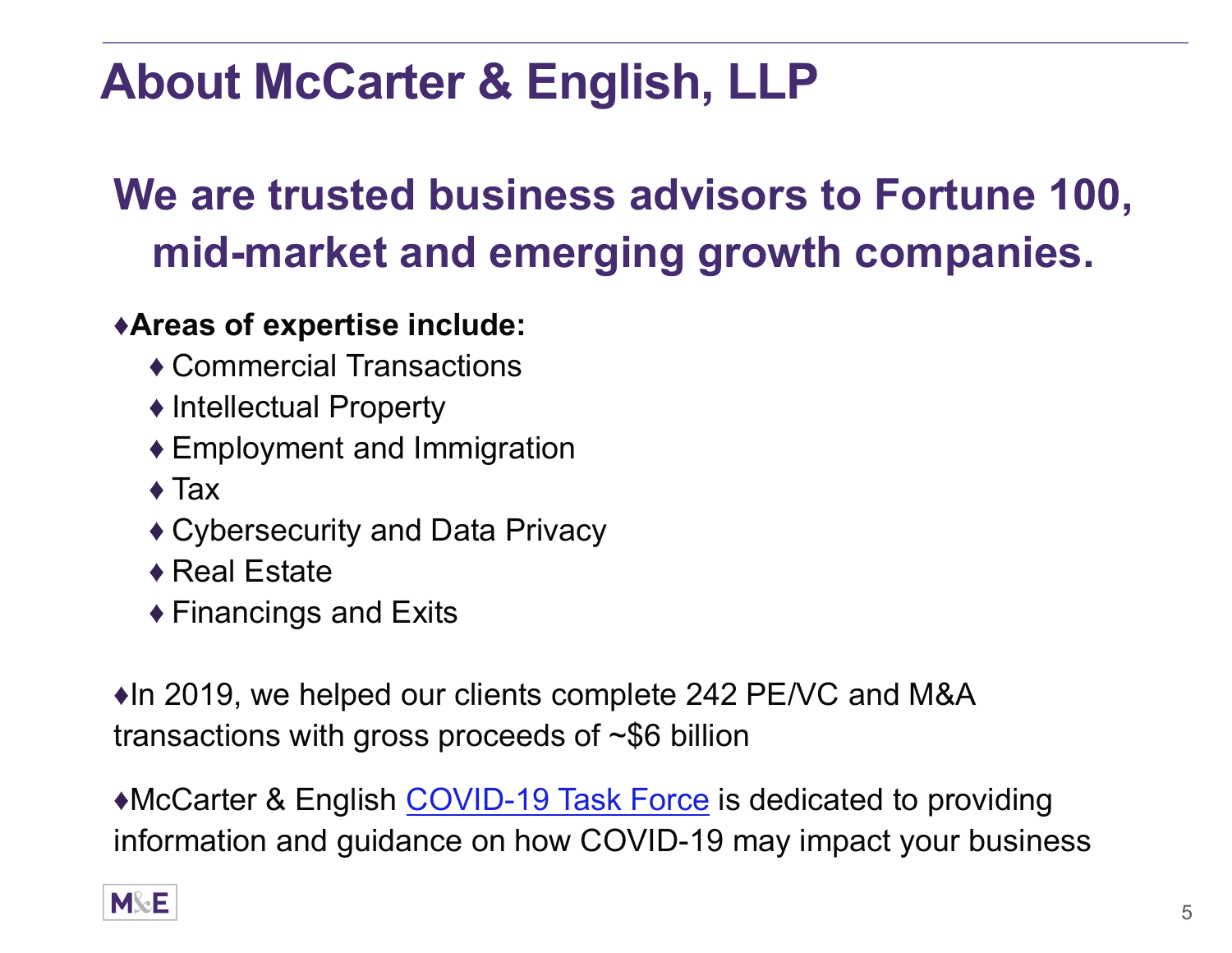## **Workers and the Workplace**

- Remote work, where possible
- For work in office (esp. lab work), develop clear, *written* policies and procedures
	- –work in shifts
	- –transportation costs
	- –use of PPE
	- –flexible leave
- Develop an infectious disease response plan
- ■Review <u>OSHA</u> and <u>CDC</u> guidance

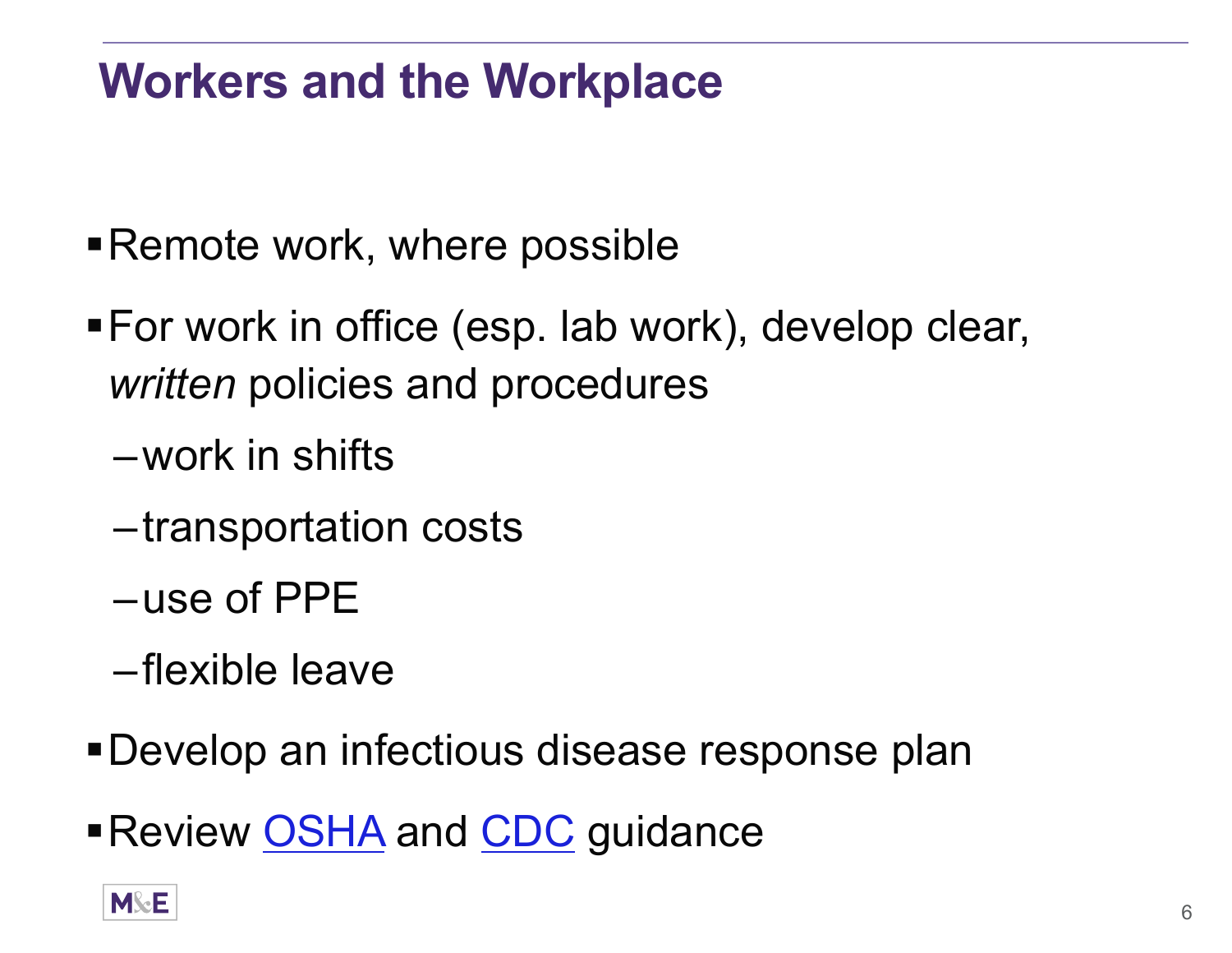## **Customers, Suppliers and Partners**

- Review contracts impacted by pandemic
- Reach out to discuss modifications to contracts
	- –Be open to compromise
- **If really necessary, consider your contractual remedies** 
	- –Force Majeure interpretation is fact/state specific
	- –Termination
	- –Lawsuit, Arbitration or Mediation

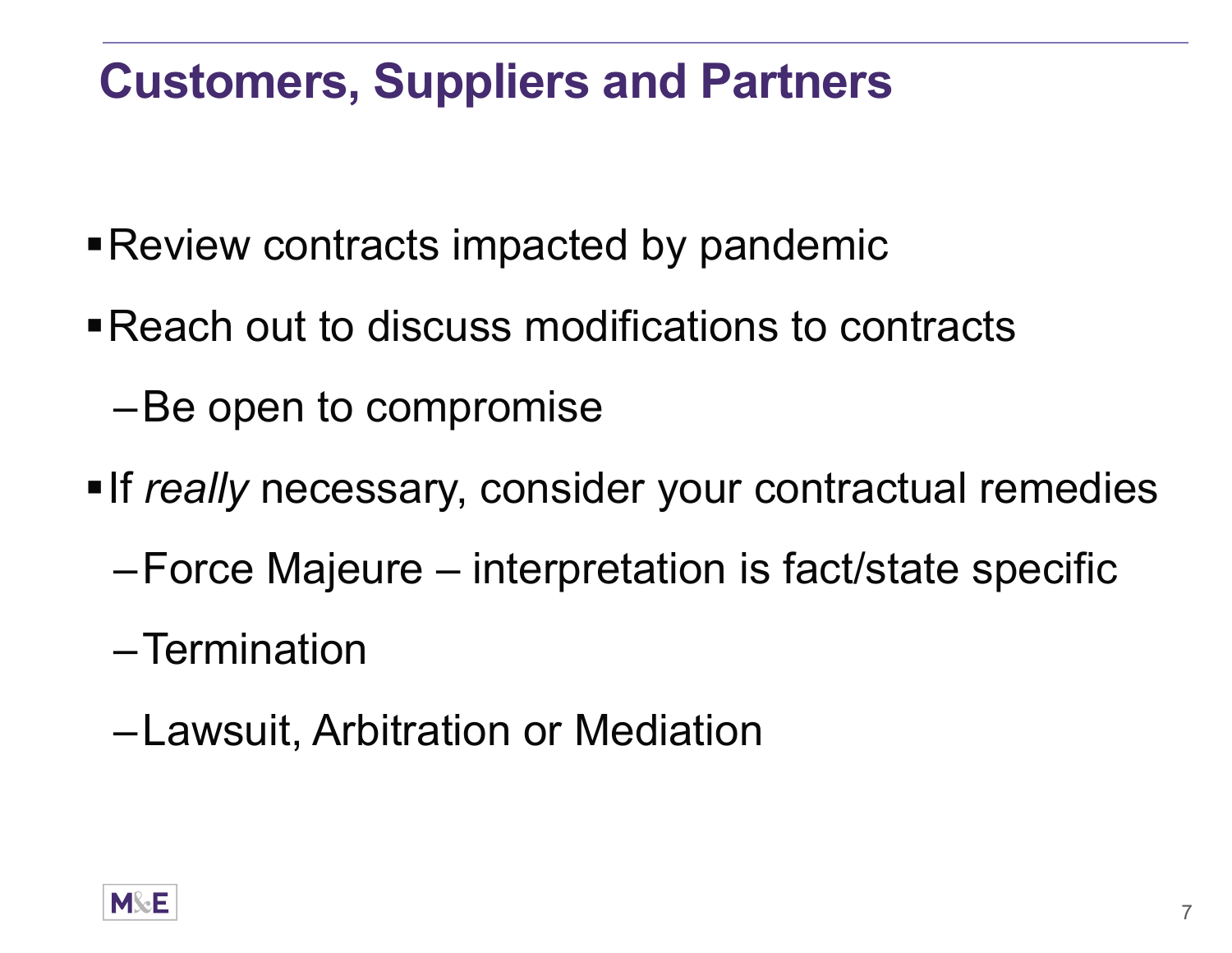## **Funding**

- Expect fundraising and grants to be harder to come by for the foreseeable future  $\rightarrow$  Conserve Cash
- Communicate with existing and potential investors
- Take advantage of government stimulus, if possible
- **If you have a line of credit** 
	- –Be proactive in addressing potential defaults
	- –Consider drawing it down now

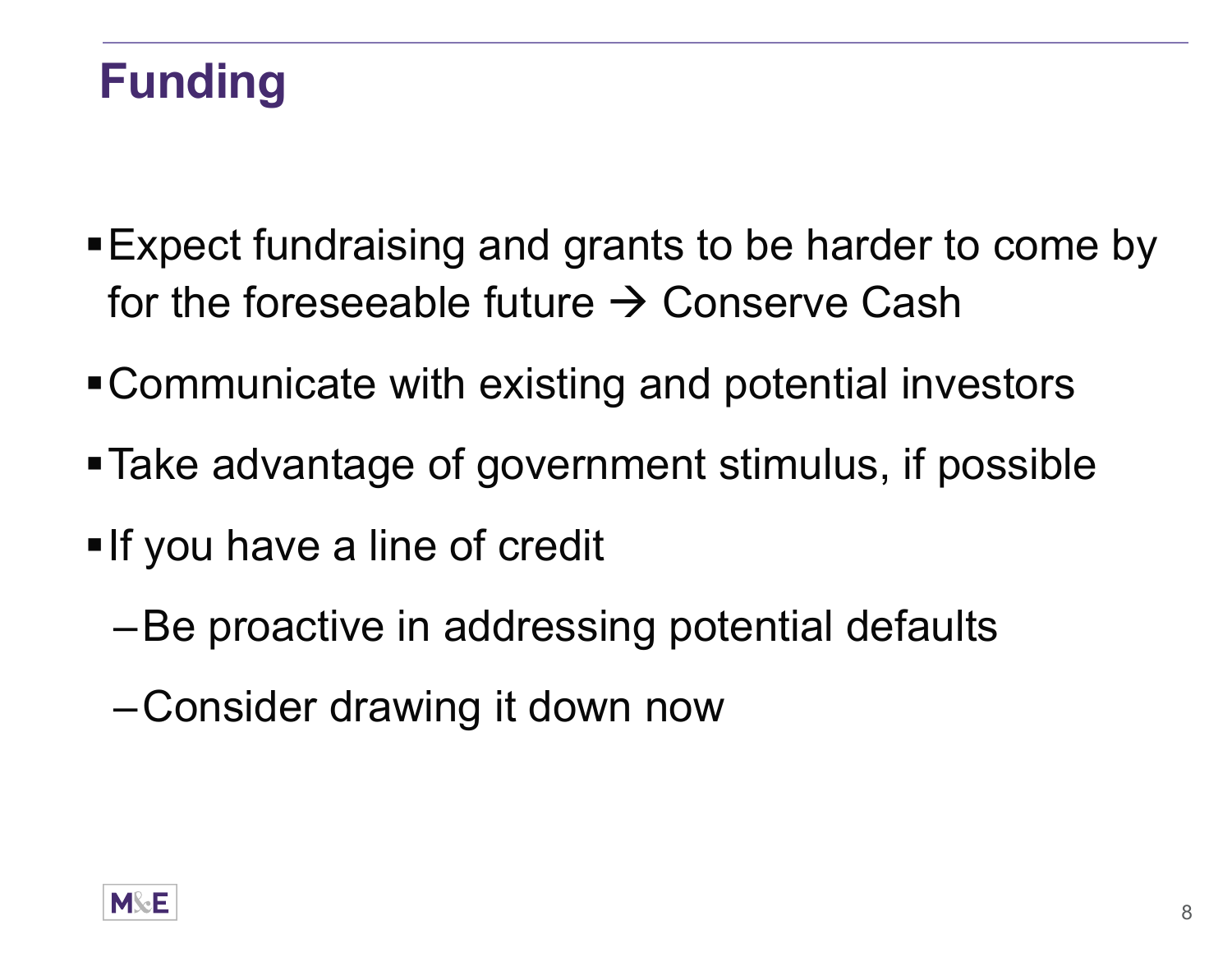## **Other Issues**

- Reach out to landlords to discuss deferring and restructuring rent payments
	- –Local laws may prohibit evictions while emergency orders are in effect
- Review your insurance policies to determine coverage
- Be careful of privacy and data security issues arising from use of third party software
- Make plans for safely continuing/restarting clinical trials